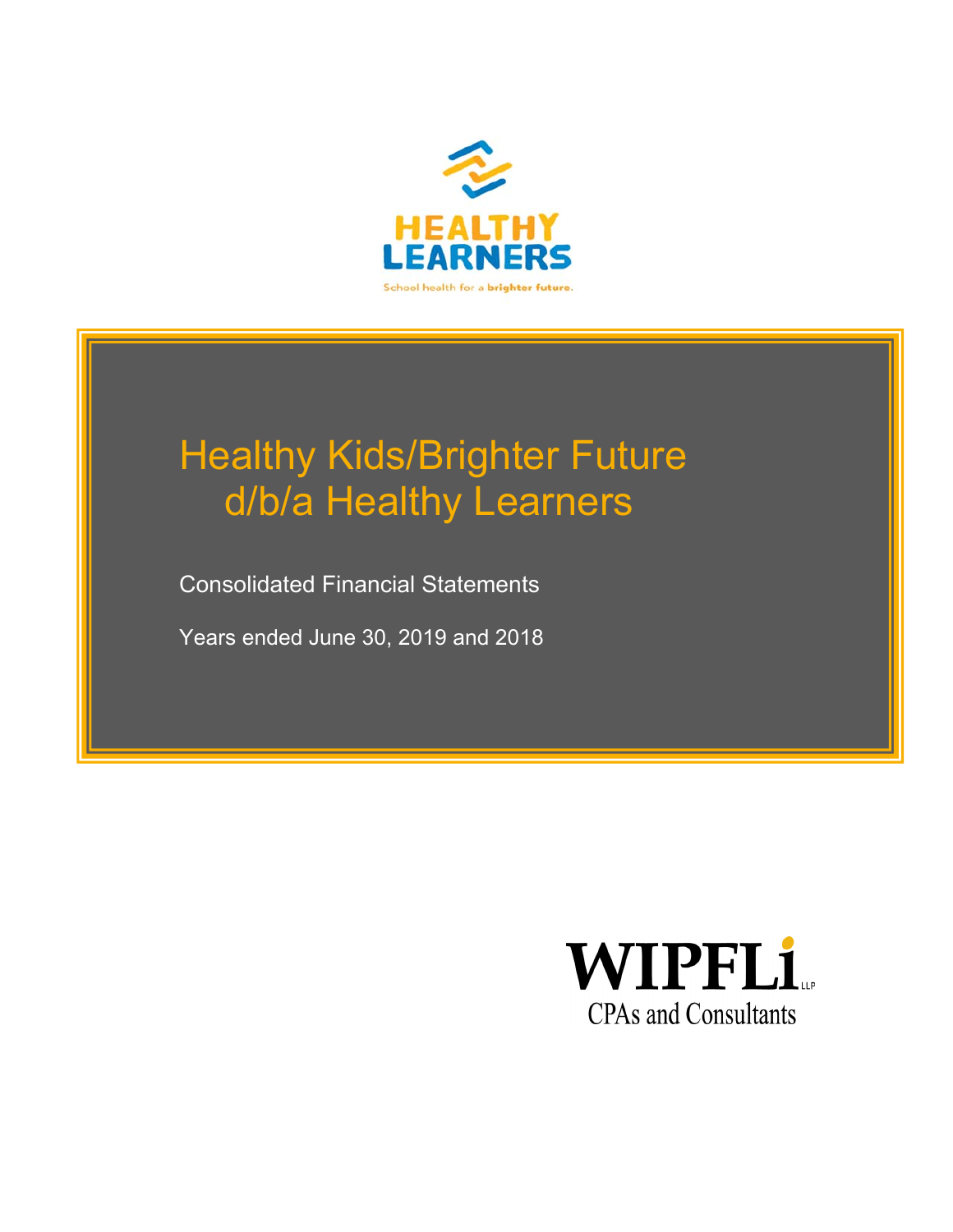

#### **Independent Auditor's Report**

Board of Directors Healthy Kids/Brighter Future d/b/a Healthy Learners Brunswick, Maine

#### **Report on the Consolidated Financial Statements**

We have audited the accompanying consolidated financial statements of Healthy Kids/Brighter Future d/b/a Healthy Learners which comprise the consolidated statements of financial position as of June 30, 2019 and 2018, and the related consolidated statements of activities, functional expenses and cash flows for the years then ended and the related notes to the consolidated financial statements.

#### **Management's Responsibility for the Financial Statements**

Management is responsible for the preparation and fair presentation of these consolidated financial statements in accordance with accounting principles generally accepted in the United States; this includes the design, implementation, and maintenance of internal control relevant to the preparation and fair presentation of consolidated financial statements that are free from material misstatement, whether due to fraud or error.

#### **Auditor's Responsibility**

Our responsibility is to express an opinion on these consolidated financial statements based on our audits. We conducted our audits in accordance with auditing standards generally accepted in the United States. Those standards require that we plan and perform the audit to obtain reasonable assurance about whether the consolidated financial statements are free from material misstatement.

An audit involves performing procedures to obtain audit evidence about the amounts and disclosures in the consolidated financial statements. The procedures selected depend on the auditor's judgment, including the assessment of the risks of material misstatement of the consolidated financial statements, whether due to fraud or error. In making those risk assessments, the auditor considers internal control relevant to the entity's preparation and fair presentation of the consolidated financial statements in order to design audit procedures that are appropriate in the circumstances, but not for the purpose of expressing an opinion on the effectiveness of the entity's internal control. Accordingly, we express no such opinion. An audit also includes evaluating the appropriateness of accounting policies used and the reasonableness of significant accounting estimates made by management, as well as evaluating the overall presentation of the consolidated financial statements.

We believe that the audit evidence we have obtained is sufficient and appropriate to provide a basis for our audit opinion.

#### **Opinion**

In our opinion, the consolidated financial statements referred to above present fairly, in all material respects, the consolidated financial position of Healthy Kids/Brighter Future d/b/a Healthy Learners as of June 30, 2019 and 2018, and the consolidated changes in their net assets and their cash flows for the years then ended in accordance with accounting principles generally accepted in the United States.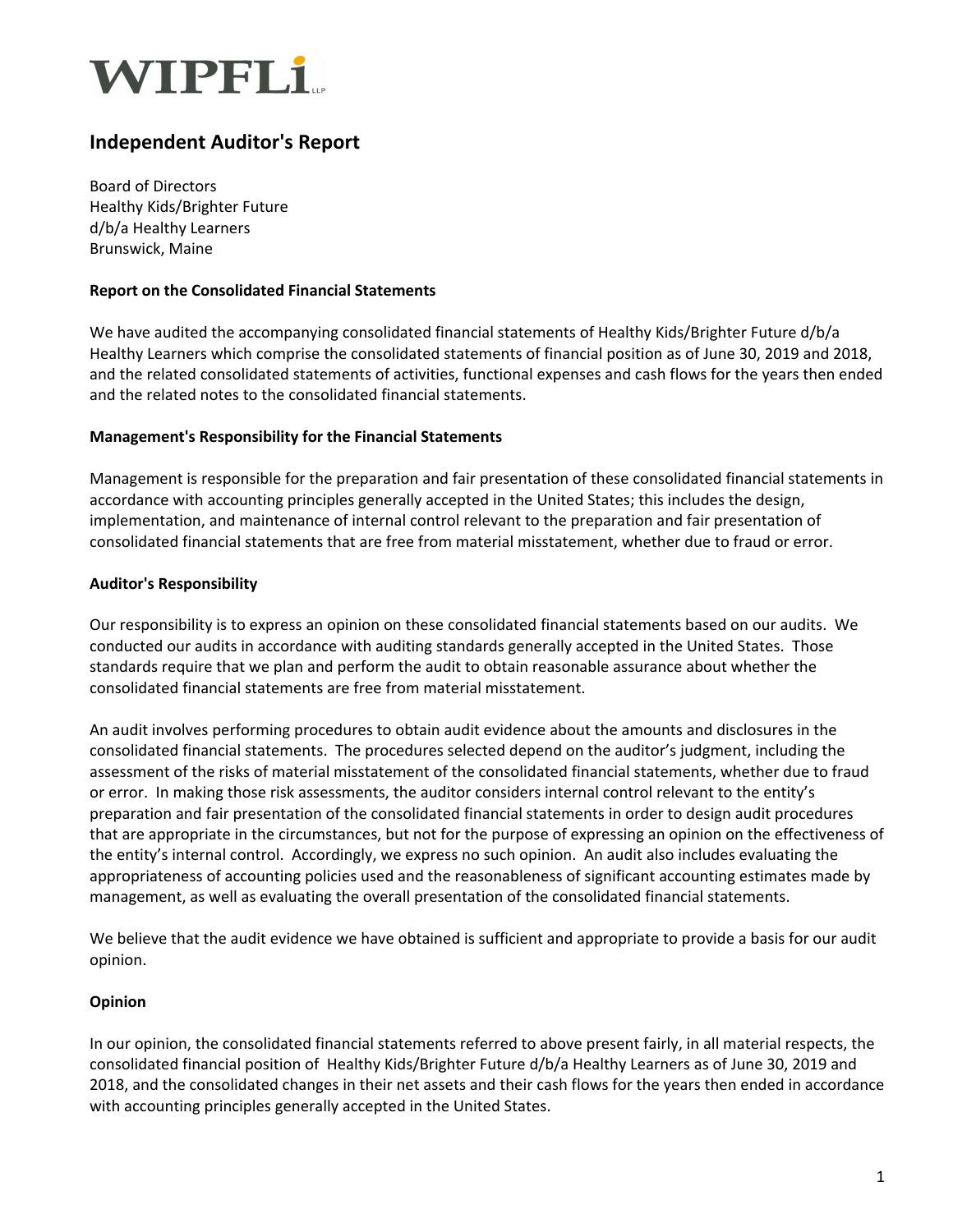

#### **Emphasis of Matter**

As discussed in Note 1 to the consolidated financial statements, Healthy Kids/Brighter Future d/b/a Healthy Learners adopted the amendments in Accounting Standards Update (ASU) No. 2016-14, Not-for-Profit Entities: Presentation of Financial Statements of Not-for-Profit Entities, as of and for the year ended June 30, 2019. The amendments have been applied on a retrospective basis with the exception of the omission of certain information as permitted by the ASU.

Wippei LLP

Wipfli LLP South Portland, Maine April 9, 2020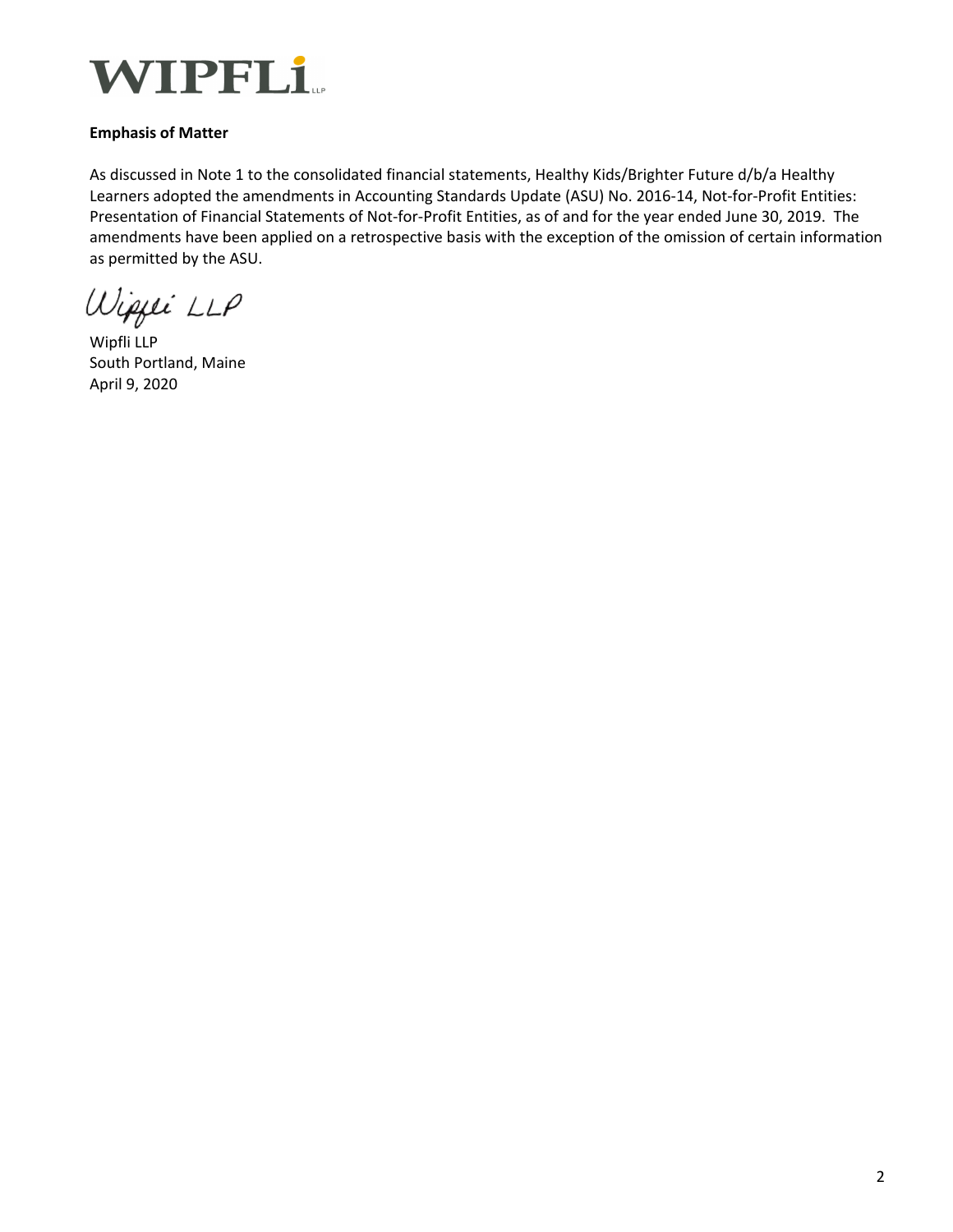## **Healthy Kids/Brighter Future d/b/a Healthy Learners**

**Consolidated Statements of Financial Position**

| As of June 30,                          | 2019             | 2018    |
|-----------------------------------------|------------------|---------|
| <b>Assets</b>                           |                  |         |
| Cash                                    | \$<br>276,592 \$ | 153,657 |
| Certificates of deposit                 | 401,520          | 180,605 |
| Contributions and grants receivable     | 65,565           | 86,700  |
| Other receivables                       | 3,225            |         |
| Prepaid expenses                        | 12,094           | 9,779   |
| Property and equipment - net            | 14,332           | 6,404   |
|                                         |                  |         |
| <b>Total assets</b>                     | 773,328 \$       | 437,145 |
|                                         |                  |         |
| <b>Liabilities and Net Assets</b>       |                  |         |
| <b>Liabilities</b>                      |                  |         |
| Accounts payable and accrued expenses   | \$<br>$968$ \$   | 3,567   |
| Accrued payroll                         | 14,402           | 1,922   |
|                                         |                  |         |
| <b>Total liabilities</b>                | 15,370           | 5,489   |
|                                         |                  |         |
| <b>Net assets</b>                       |                  |         |
| Without donor restrictions              | 692,393          | 344,956 |
| With donor restrictions                 | 65,565           | 86,700  |
|                                         |                  |         |
| <b>Total net assets</b>                 | 757,958          | 431,656 |
|                                         |                  |         |
| <b>Total liabilities and net assets</b> | \$<br>773,328 \$ | 437,145 |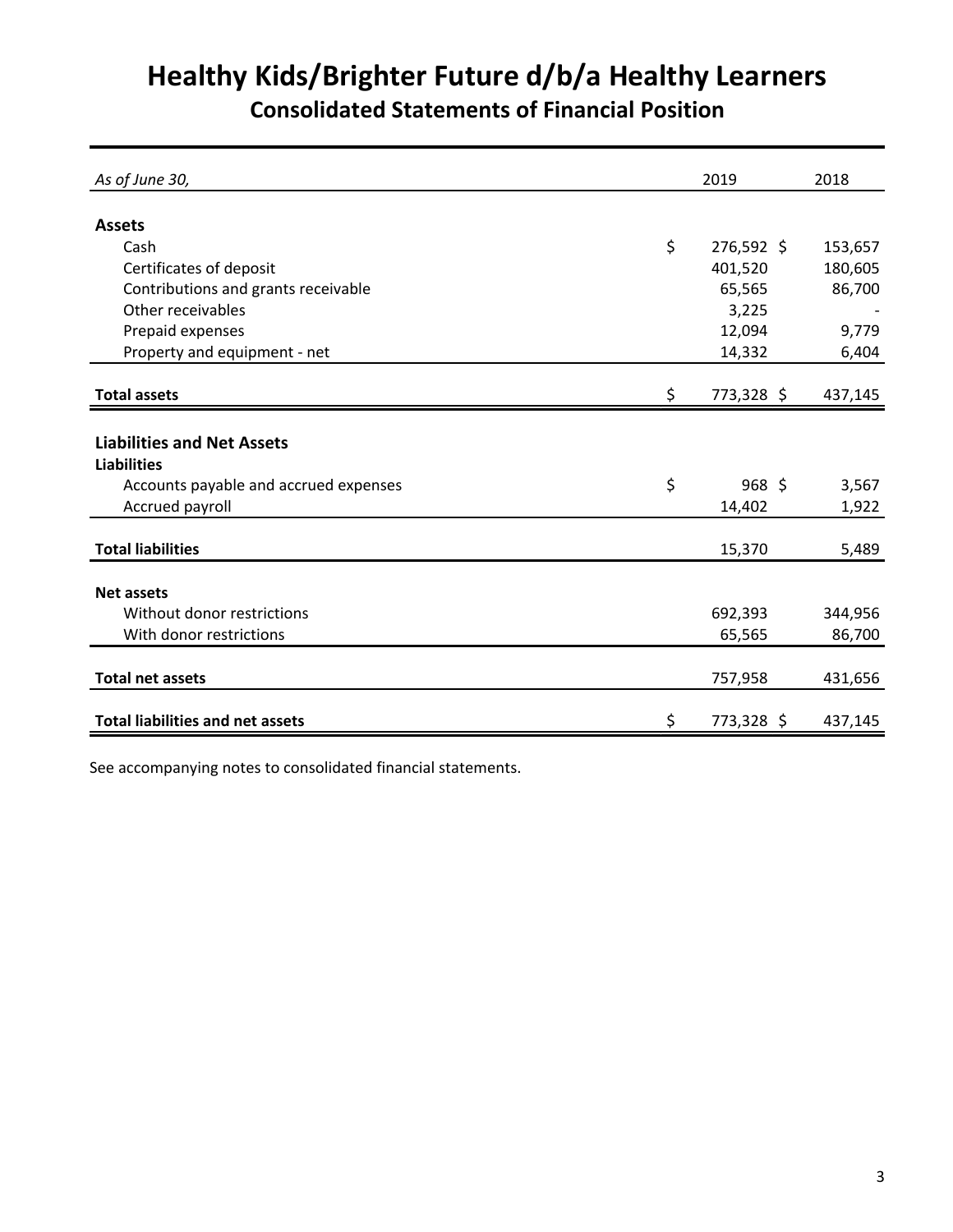### **Healthy Kids/Brighter Future d/b/a Healthy Learners Consolidated Statement of Activities**

|                                       | 2019          |              |              |           |  |
|---------------------------------------|---------------|--------------|--------------|-----------|--|
|                                       | Without Donor |              | With Donor   |           |  |
| Year Ended June 30                    |               | Restrictions | Restrictions | Total     |  |
| Revenue                               |               |              |              |           |  |
| Contributions                         | \$            | $19,536$ \$  | -\$          | 19,536    |  |
| Grants                                |               | 913,520      | 65,565       | 979,085   |  |
| Loss on currency translation          |               | (25, 836)    |              | (25, 836) |  |
| Interest                              |               | 4,470        |              | 4,470     |  |
| Gain on sale of fixed assets          |               | 380          |              | 380       |  |
| Net assets released from restrictions |               | 86,700       | (86, 700)    |           |  |
| <b>Total revenue</b>                  |               | 998,770      | (21, 135)    | 977,635   |  |
|                                       |               |              |              |           |  |
| <b>Expenses</b>                       |               |              |              |           |  |
| Program                               |               | 525,178      |              | 525,178   |  |
| Administrative                        |               | 104,025      |              | 104,025   |  |
| Fundraising                           |               | 22,130       |              | 22,130    |  |
| <b>Total expenses</b>                 |               | 651,333      |              | 651,333   |  |
|                                       |               |              |              |           |  |
| Change in net assets                  |               | 347,437      | (21, 135)    | 326,302   |  |
|                                       |               |              |              |           |  |
| Net assets, beginning of year         |               | 344,956      | 86,700       | 431,656   |  |
|                                       |               |              |              |           |  |
| Net assets, end of year               | \$            | 692,393 \$   | $65,565$ \$  | 757,958   |  |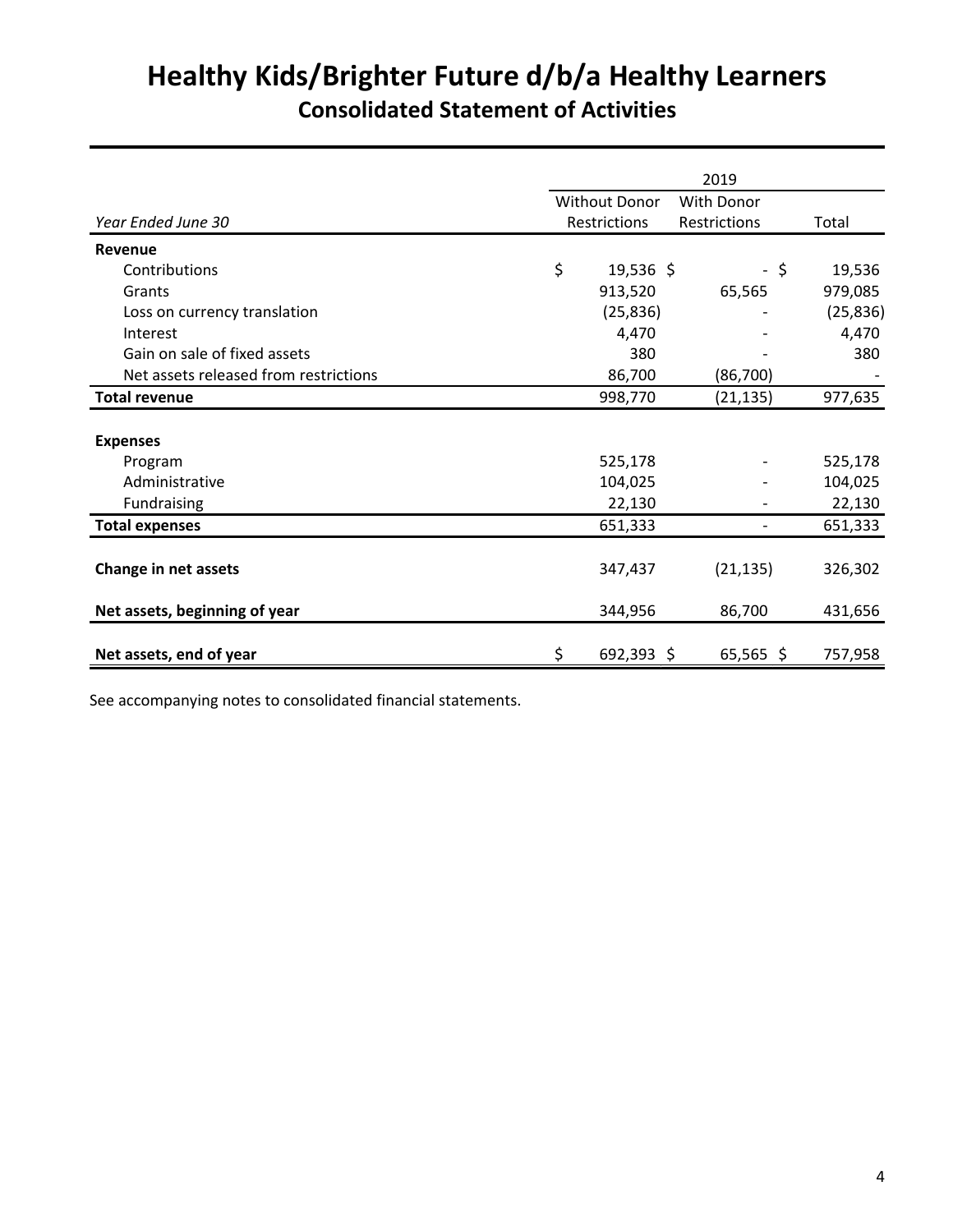### **Healthy Kids/Brighter Future d/b/a Healthy Learners Consolidated Statement of Activities**

|                                       | 2018                               |              |              |         |  |
|---------------------------------------|------------------------------------|--------------|--------------|---------|--|
|                                       | With Donor<br><b>Without Donor</b> |              |              |         |  |
| Year Ended June 30                    |                                    | Restrictions | Restrictions | Total   |  |
| Revenue                               |                                    |              |              |         |  |
| Contributions                         | \$                                 | 40,808 \$    | $6,700$ \$   | 47,508  |  |
| Grants                                |                                    | 572,833      | 80,000       | 652,833 |  |
| Gain on currency translation          |                                    | 9,577        |              | 9,577   |  |
| Interest                              |                                    | 1,473        |              | 1,473   |  |
| Net assets released from restrictions |                                    | 1,402        | (1,402)      |         |  |
| <b>Total Revenue</b>                  |                                    | 626,093      | 85,298       | 711,391 |  |
|                                       |                                    |              |              |         |  |
| <b>Expenses</b>                       |                                    |              |              |         |  |
| Program                               |                                    | 229,447      |              | 229,447 |  |
| Administrative                        |                                    | 71,843       |              | 71,843  |  |
| Fundraising                           |                                    | 7,641        |              | 7,641   |  |
| <b>Total expenses</b>                 |                                    | 308,931      |              | 308,931 |  |
|                                       |                                    |              |              |         |  |
| Change in net assets                  |                                    | 317,162      | 85,298       | 402,460 |  |
|                                       |                                    |              |              |         |  |
| Net assets, beginning of year         |                                    | 27,794       | 1,402        | 29,196  |  |
|                                       |                                    |              |              |         |  |
| Net assets, end of year               | \$                                 | 344,956 \$   | 86,700 \$    | 431,656 |  |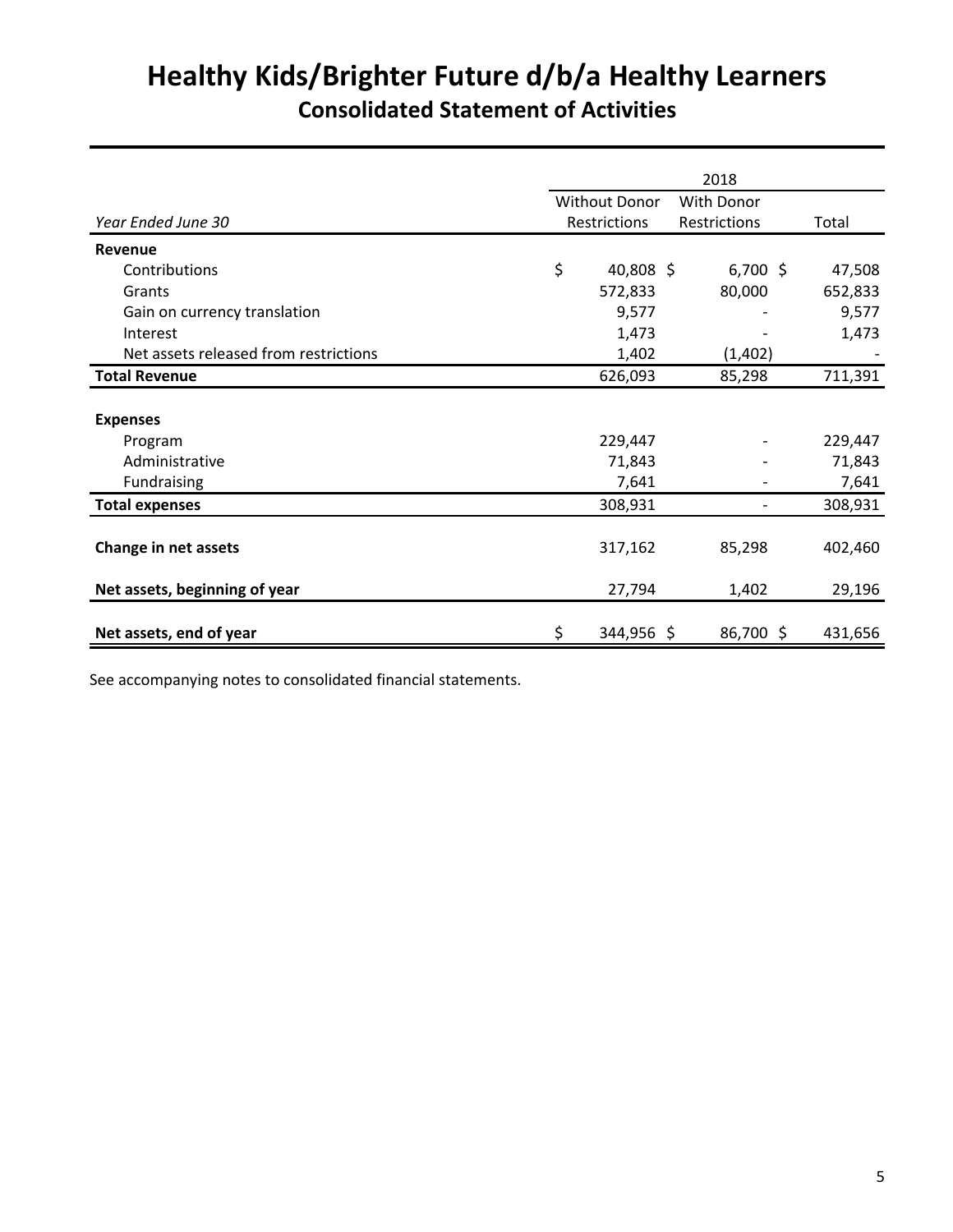### **Healthy Kids/Brighter Future d/b/a Healthy Learners Consolidated Statement of Functional Expenses**

|                              |                  | <b>Supporting Services</b> |             |         |
|------------------------------|------------------|----------------------------|-------------|---------|
| Year Ended June 30, 2019     | Program          | Administrative             | Fundraising | Total   |
|                              |                  |                            |             |         |
| Salaries, taxes and benefits | \$<br>190,013 \$ | 44,403 \$                  | $12,831$ \$ | 247,247 |
| Travel                       | 53,092           | 5,242                      | 7,594       | 65,928  |
| Subscriptions                | 52,275           | 2,287                      | 421         | 54,983  |
| Facilities & maintenance     | 36,679           | 13,697                     |             | 50,376  |
| Equipment                    | 31,643           | 1,508                      |             | 33,151  |
| Conference hire & catering   | 30,728           | 464                        |             | 31,192  |
| <b>Professional fees</b>     | 10,956           | 14,909                     | 501         | 26,366  |
| Materials & supplies         | 23,403           | 1,362                      |             | 24,765  |
| <b>Staff housing</b>         | 21,019           | 2,227                      |             | 23,246  |
| Consultants & subcontractors | 19,867           |                            |             | 19,867  |
| Stipends                     | 15,355           |                            |             | 15,355  |
| Food                         | 12,125           | 92                         |             | 12,217  |
| Insurance                    | 6,051            | 5,322                      |             | 11,373  |
| Staff development & training | 1,541            | 9,398                      |             | 10,939  |
| Vehicle expenses             | 5,179            | 271                        |             | 5,450   |
| Communication                | 3,633            | 1,392                      |             | 5,025   |
| Performance based incentives | 4,436            |                            |             | 4,436   |
| Depreciation                 | 2,806            |                            |             | 2,806   |
| License and permits          | 2,487            | 109                        |             | 2,596   |
| Bad debt expense             | 1,290            |                            |             | 1,290   |
| <b>Bank service fees</b>     |                  | 1,130                      | 52          | 1,182   |
| Printing                     | 569              | 38                         | 415         | 1,022   |
| <b>Fundraising expense</b>   |                  |                            | 290         | 290     |
| Postage and shipping         | 31               | 174                        | 26          | 231     |
|                              |                  |                            |             |         |
| Total                        | \$<br>525,178 \$ | 104,025 \$                 | $22,130$ \$ | 651,333 |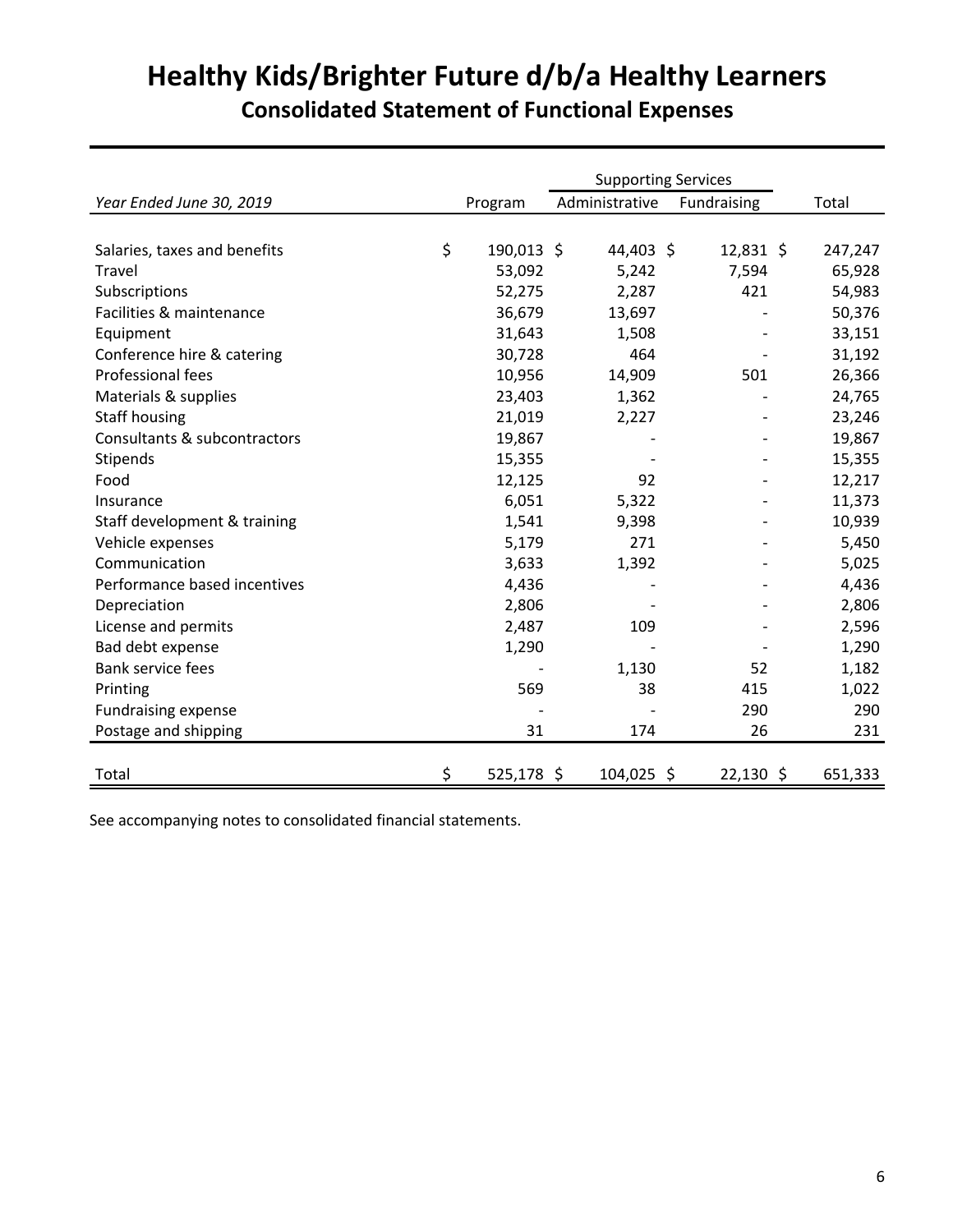### **Healthy Kids/Brighter Future d/b/a Healthy Learners Consolidated Statement of Functional Expenses**

|                              | <b>Supporting Services</b> |  |                |             |         |
|------------------------------|----------------------------|--|----------------|-------------|---------|
| Year Ended June 30, 2018     | Program                    |  | Administrative | Fundraising | Total   |
|                              |                            |  |                |             |         |
| Salaries, taxes and benefits | \$<br>73,776 \$            |  | 36,018 \$      | $3,946$ \$  | 113,740 |
| Travel                       | 17,552                     |  | 15,167         | 1,115       | 33,834  |
| Equipment                    | 26,826                     |  |                |             | 26,826  |
| Materials & supplies         | 17,082                     |  | 4,505          |             | 21,587  |
| Conference hire & catering   | 20,785                     |  |                |             | 20,785  |
| Consultants & subcontractors | 16,661                     |  |                |             | 16,661  |
| Facilities & maintenance     | 15,500                     |  |                |             | 15,500  |
| <b>Staff housing</b>         | 13,401                     |  |                |             | 13,401  |
| Vehicle expenses             | 8,320                      |  |                |             | 8,320   |
| Stipends                     | 6,772                      |  |                |             | 6,772   |
| Performance based incentives | 6,090                      |  |                |             | 6,090   |
| Insurance                    |                            |  | 6,077          |             | 6,077   |
| Professional fees            |                            |  | 2,565          | 1,193       | 3,758   |
| Communication                |                            |  | 3,355          |             | 3,355   |
| Printing                     | 3,345                      |  |                |             | 3,345   |
| Subscriptions                | 1,162                      |  | 1,384          |             | 2,546   |
| Depreciation                 | 1,705                      |  |                |             | 1,705   |
| Staff development & training |                            |  | 1,496          |             | 1,496   |
| <b>Fundraising expense</b>   |                            |  |                | 1,387       | 1,387   |
| <b>Bank service fees</b>     |                            |  | 1,027          |             | 1,027   |
| <b>Meetings</b>              | 470                        |  |                |             | 470     |
| Postage and shipping         |                            |  | 249            |             | 249     |
|                              |                            |  |                |             |         |
| Total                        | \$<br>229,447 \$           |  | 71,843 \$      | $7,641$ \$  | 308,931 |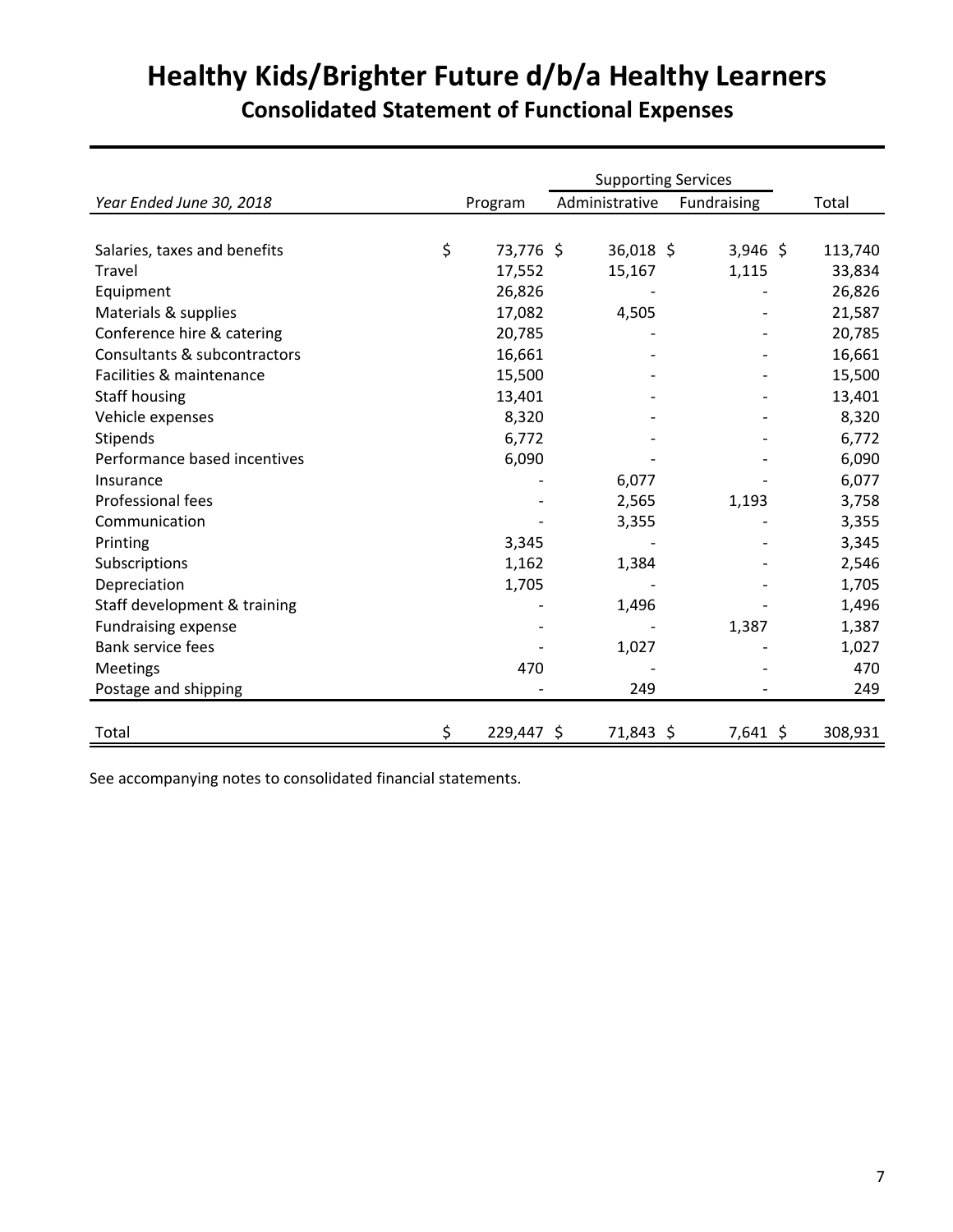### **Healthy Kids/Brighter Future d/b/a Healthy Learners Consolidated Statements of Cash Flows**

| Years Ended June 30,                                | 2019             | 2018       |
|-----------------------------------------------------|------------------|------------|
| <b>Cash flows from operating activities</b>         |                  |            |
| Change in net assets                                | \$<br>326,302 \$ | 402,460    |
| Adjustments to reconcile change in net assets to    |                  |            |
| net cash flows from operating activities:           |                  |            |
| Depreciation                                        | 2,806            | 1,705      |
| Gain on sale of assets                              | (380)            |            |
| Bad debt expense                                    | 1,290            |            |
| Gain on certificates of deposit                     | (1,520)          | (655)      |
| Decrease (increase) in:                             |                  |            |
| Contributions receivable                            | 21,135           | (86, 700)  |
| Other receivables                                   | (4, 515)         |            |
| Prepaid expenses                                    | (3,692)          | (8,402)    |
| Refundable deposits                                 | 1,377            | (1, 377)   |
| Increase (decrease) in:                             |                  |            |
| Accounts payable                                    | (2,599)          | 3,567      |
| Accrued payroll                                     | 12,480           | 1,911      |
| Net cash flows from operating activities            | 352,684          | 312,509    |
| Cash flows from investing activities                |                  |            |
| Purchase of property and equipment                  | (13, 722)        | (4,205)    |
| Proceeds from sale of property and equipment        | 3,368            |            |
| Purchase of certificates of deposit                 | (400,000)        | (230,000)  |
| Proceeds from maturities of certificates of deposit | 180,605          | 50,050     |
| Net cash flows from investing activities            | (229, 749)       | (184, 155) |
| Net change in cash                                  | 122,935          | 128,354    |
| Cash at beginning of year                           | 153,657          | 25,303     |
| Cash at end of year                                 | \$<br>276,592 \$ | 153,657    |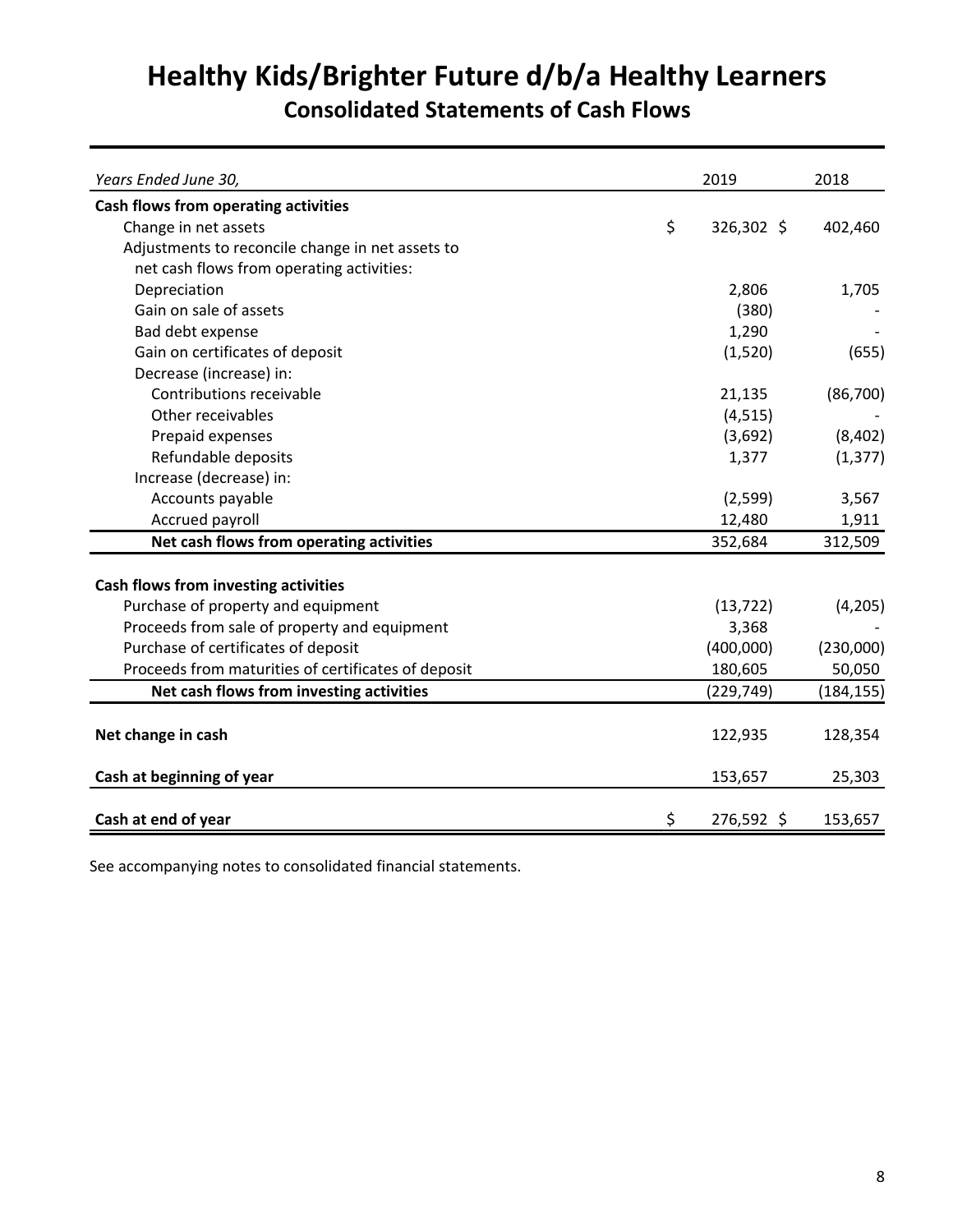#### **Note 1: Nature of the Organizations and Significant Accounting Policies**

#### **Nature of Activities**

Healthy Kids/Brighter Future Inc is a 501(c)(3) tax-exempt nonprofit corporation in the United States; Healthy Kids/Brighter Future Ltd is a tax-exempt nonprofit organization registered and operating in Zambia. These two entities represent a humanitarian group (hereinafter collectively called Healthy Learners) whose mission is "to improve the health of low-income school-aged children." The U.S. organization was founded in 2014 and the Zambian organization in 2015.

Zambia is a vibrant Southern African country of almost 17 million people. Currently, Healthy Learners serves the most vulnerable children in poor communities in the capital city of Lusaka, a city of about 1.7 million people. Despite a growing middle class, over half of its citizens live in poverty.

Though Zambia has a school registration rate of between 80% and 90%, many children cannot excel because they are sick. Healthcare in Zambia is available and free but because most health programs prioritize children under five years old, and because additional obstacles like unfamiliarity with and mistrust of local health services, as well as a lack of guardian support, school-aged children often do not access care and have become a critically neglected population. Nearly 40% of Lusaka's poorest school children regularly suffer from easily treatable illnesses and 36% show signs of stunting that hinders their development.

Identifying the problem as essentially the misdistribution of resources – that available healthcare was not getting to the people who needed it – Healthy Learners found that by training a teachers as frontline health workers and by building strong links between the local schools and primary health facilities, the Organization could promote significantly better care for school-aged children, while at the same time improving school attendance, and all at an annual incremental cost of around \$5 per child.

Specifically, in partnership with the Ministries of Health and Education, Healthy Learners recruits, trains, and equips selected teachers as school health workers to provide health education, basic medical care, health surveillance, referral of sick children to government health facilities and follow-up on students who are absent more than a few days. In addition, by training administrators and recruiting PTA leaders to manage the program, Healthy Learners helps ensure support throughout the culture of the schools, health centers, and community. To provide both space and a symbolic focus for the operation of the program, Healthy Learners is building sick bays in each school.

#### **Consolidation**

The accompanying consolidated financial statements include the accounts of Healthy Kids/Brighter Future Inc and Healthy Kids/Brighter Future Ltd, both of which are under common control. Material intercompany transactions and balances have been eliminated in the consolidation.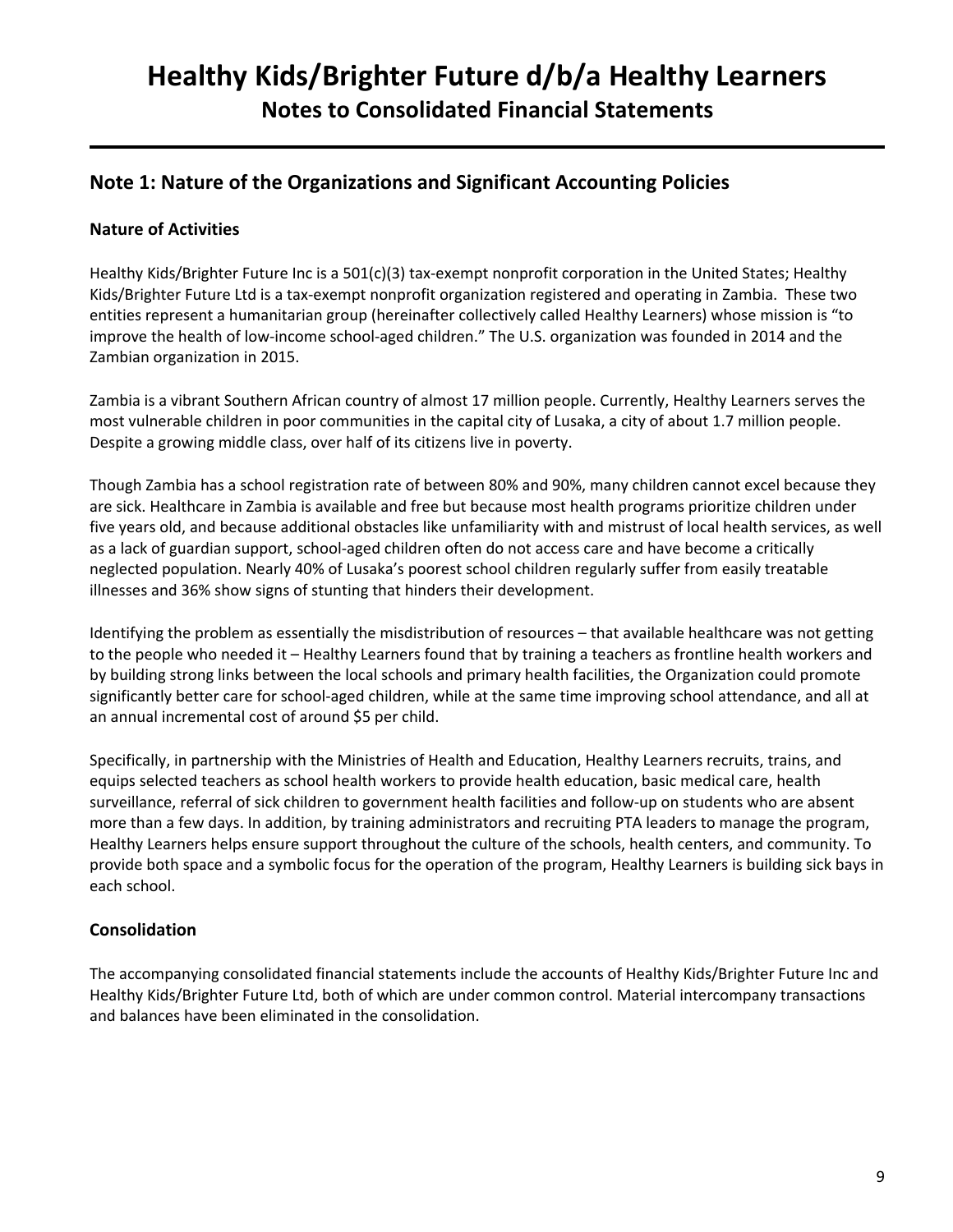#### **Note 1: Nature of the Organizations and Significant Accounting Policies** (Continued)

#### **Basis of Presentation**

The consolidated financial statements have been prepared in accordance with accounting principles generally accepted in the United States of America (U.S. GAAP) which involves the application of accrual accounting; consequently, revenues and gains are recognized when earned, and expenses and losses are recognized when incurred.

Net assets, revenues, gains, and losses are classified based on the existence or absence of donor or grantorimposed restrictions. Accordingly, net assets and changes therein are classified and reported, as follows:

**Net Assets Without Donor Restrictions –** Net assets available for use in general operations and not subject to donor (or certain grantor) restrictions.

**Net Assets with Donor Restrictions –** Net assets subject to donor- (or certain grantor-) imposed restrictions. Some donor-imposed restrictions are temporary in nature, such as those that will be met by the passage of time or other events specified by the donor. Other donor-imposed restrictions are perpetual in nature, where the donor stipulates that resources be maintained in perpetuity. Gifts of long-lived assets and gifts of cash restricted for the acquisition of long-lived assets recognized as revenue when the assets are placed in service. Donorimposed restrictions are released when a restriction expires; that is, when the stipulated time has elapsed, when the stipulated purpose for which the resource was restricted has been fulfilled, or both. When a donor restriction is released, net assets with donor restrictions are reclassified to net assets without restrictions and reported in the statement of activities as net assets released from restrictions.

#### **Estimates**

The preparation of the accompanying consolidated financial statements in conformity with U.S. GAAP requires management to make estimates and assumptions that affect the reported amounts of assets and liabilities and disclosure of contingent assets and liabilities at the date of the consolidated financial statements and the reported amounts of revenues and expenditures during the reporting period. Actual results could differ from those estimates.

#### **Property and Equipment**

Property and equipment are stated at cost or, in the case of donated property, at estimated fair value at the date of receipt. Healthy Learners capitalizes property and equipment with at least a cost, or estimated fair value, of \$2,500, if acquired in the United States or Zambia. Depreciation on furniture, fixtures and equipment, and vehicles is calculated on a straight-line basis using estimated useful lives of three to eight years. Buildings and land improvements are depreciated on a straight-line basis over 10 to 20 years. All capitalized property and equipment is located in Zambia.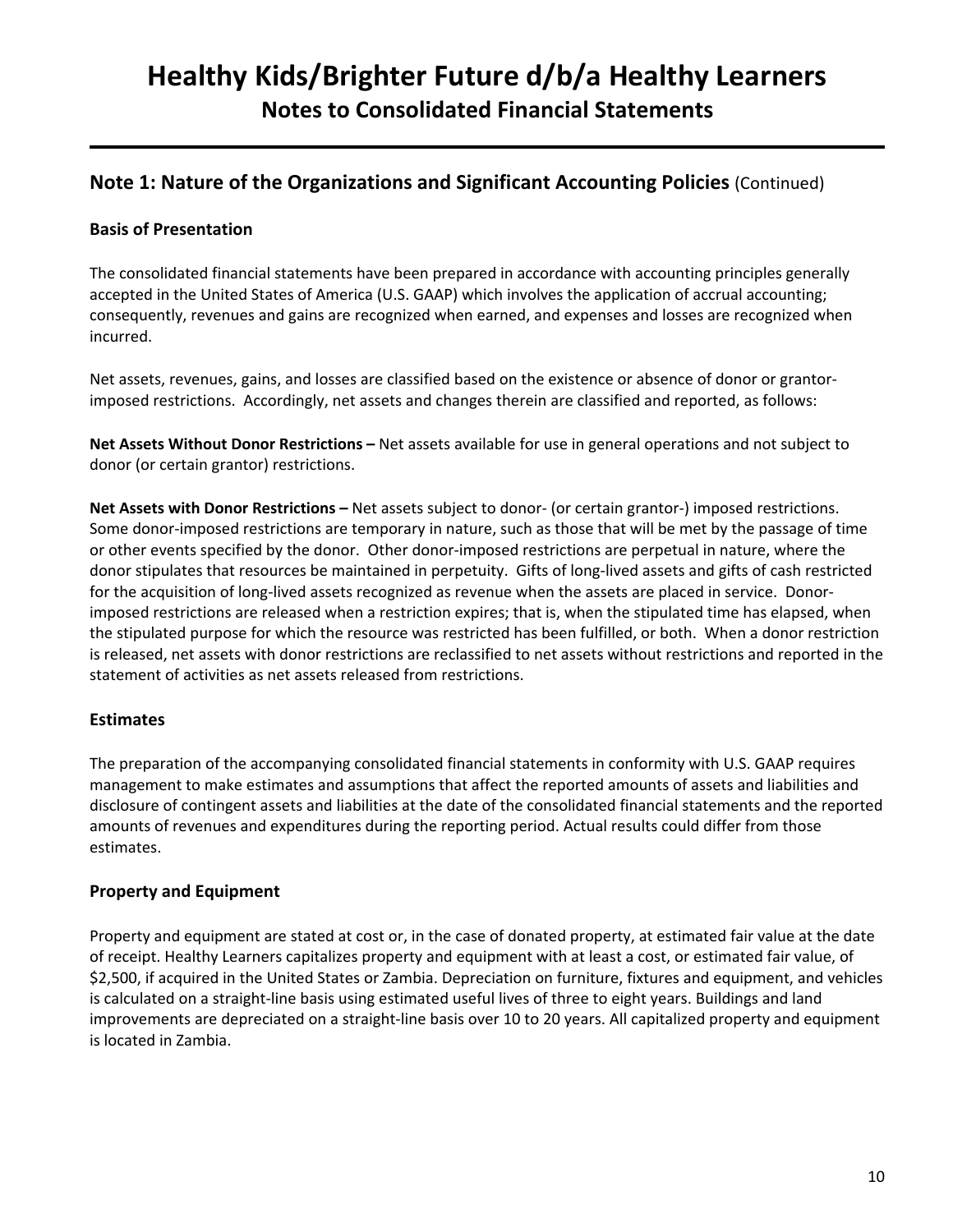#### **Note 1: Nature of the Organizations and Significant Accounting Policies** (Continued)

#### **Grants and Contributions**

Grants and contributions are recognized when the grantor or donor makes an award or promise to give to Healthy Learners that is, in substance, unconditional. Healthy Learners reports grants and contributions received as without donor restrictions or with donor restrictions, depending on the existence and/or nature of any grantor or donor restrictions.

Unconditional promises to give that are expected to be collected within one year are recorded as contributions and grants receivable at net realizable value. Unconditional promises to give that are expected to be collected in future years are recorded at the present value of their estimated future cash flows. No allowance for uncollectible accounts was considered necessary as of June 30, 2019 and 2018

#### **Functional Expenses**

The costs of providing the various programs and other activities have been summarized on a functional basis in the consolidated statements of activities and in the statements of functional expenses. Direct costs necessary for operations are charged to the programs. Certain indirect expenses, including salaries, benefits, office expenses and other operating expenses are allocated based on time and effort of employees.

#### **Foreign Currency Translation**

The Zambian Kwacha is the functional currency for Healthy Learners' programs. All amounts in these consolidated financial statements are reflected in U.S. dollars. All financial position accounts have been translated using an exchange rate representative of the exchange rate in effect at the financial position dates. The foreign currency translation adjustment is recorded in the consolidated statements of activities. The approximate accumulated foreign currency translation adjustments amounted to (\$16,259) and \$9,577 at June 30, 2019 and 2018.

#### **Income Taxes**

Healthy Kids/Brighter Future Inc is exempt from federal income taxes under Section 501(c)(3) of the U.S. Internal Revenue Code, while Healthy Kids/Brighter Future Ltd is exempt from income taxes in Zambia.

Management has evaluated Healthy Learners' tax positions and concluded that, as of June 30, 2019, Healthy Learners does not have any tax liabilities. Healthy Learners is currently open to audit under the statute of limitations by the Internal Revenue Service and state taxing authorities for the years ended 2016 through 2019.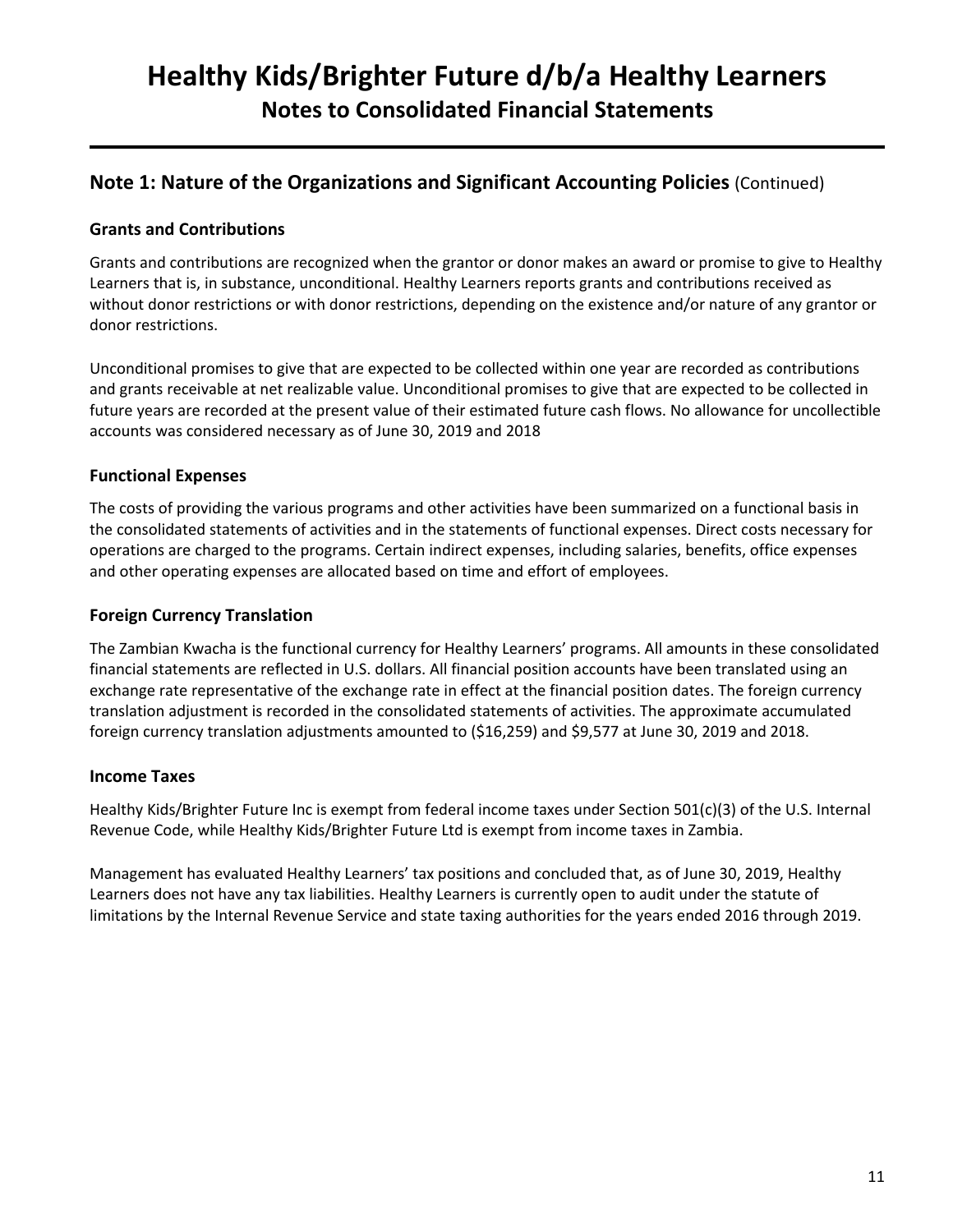#### **Note 1: Nature of the Organizations and Significant Accounting Policies** (Continued)

#### **Change in Accounting Policy**

#### *Not-for-Profit Entities*

In 2019, Healthy Learners adopted the Financial Accounting Standards Board (FASB) issued ASU 2016-14, *Not-for-Profits Entities: Presentation of Financial Statements of Not-for-Profit Entities*, to amend current reporting requirements to make several improvements, including reducing complexities of information presented within not-for-profit financial statements. The ASU provides for certain improvements in financial reporting for not-forprofit organizations and requires changes to net asset classifications, enhancements to liquidity presentation and disclosures, presentation of an analysis of expenses by function and by nature among other changes. The amendments have been applied on a retrospective basis with the exception of the omission of certain information as permitted by the ASU. There was no change in total net assets as of June 30, 2018 as a result of this change.

#### **Note 2: Cash and Cash Equivalents**

Healthy Learners maintains its cash-in-bank deposit accounts located in the United States and Zambia. Cash maintained in accounts located in the United States, at times, may exceed federally insured limits. Healthy Learners has not experienced any losses in such accounts. Healthy Learners believes it is not exposed to any significant credit risk from cash and cash equivalents.

#### **Note 3: Liquidity and Availability of Financial Resources**

Healthy Learners strives to maintain liquid financial assets sufficient to cover 180 days of general expenditures. The following table reflects the Healthy Learners' financial assets as of June 30, 2019, reduced by amounts that are not available to meet general expenditures within one year of the statement of financial position date because of donor restrictions or internal board designations. Amounts not available to meet general expenditures within one year also may include net assets with donor restrictions.

Financial assets available for general expenditure, that is, without donor or other restrictions limiting their use, within one year of the statement of financial position date, comprise the following:

| As of June 30,                                           | 2019    |
|----------------------------------------------------------|---------|
|                                                          |         |
| Cash                                                     | 276,592 |
| Certificates of deposit                                  | 401,520 |
| Contributions and grants receivable                      | 65,565  |
| Other receivables                                        | 3,225   |
| Total financial assets available for general expenditure | 746,902 |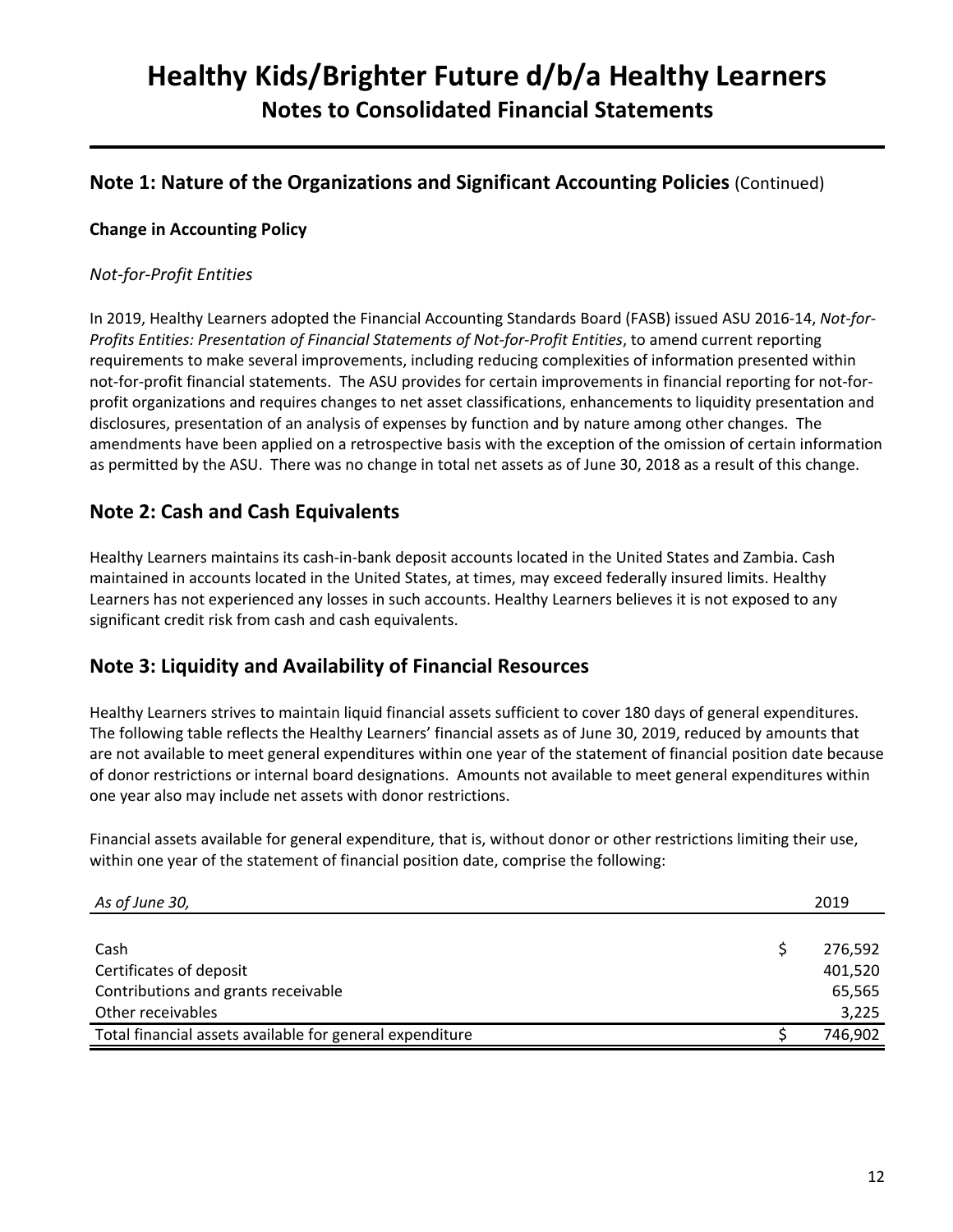#### **Note 4: Contributions and Grants Receivable**

Contributions and grants receivable at June 30, are as follows:

|                    | 2019                     | 2018                     |
|--------------------|--------------------------|--------------------------|
|                    |                          |                          |
| Amounts due in:    |                          |                          |
| Less than one year | $65,565$ \$              | 86,700                   |
| One to five years  | $\overline{\phantom{a}}$ | $\overline{\phantom{0}}$ |
| Total              | 65,565                   | 86,700                   |

#### **Note 5: Commitments and Contingencies**

#### **Leases**

*Year Ending June 30,*

During 2019, Healthy Learners entered into an operating lease for office space located in Lusaka, Zambia under the terms of a non-cancelable lease. The original term of this lease agreement is two years, with an additional two-year renewal option available thereafter. The lease calls for monthly payments of rent of \$3,300 during the term of the lease, payable six months in advance.

During 2018, Healthy Learners entered into an operating lease for office space located in Lusaka, Zambia under the terms of a non-cancelable lease. The original term of this lease agreement was one year, with an additional yearly renewal option available thereafter, which was exercised in 2019, with monthly rent payments of \$1,377 through December 31, 2018, and a decrease thereafter to \$1,223 through December 31, 2019 during the term of the lease, payable six months in advance.

Healthy Learners also entered into a one-year operating lease for employee housing in Lusaka, Zambia with monthly payments of approximately \$1,200.

Rental expense was \$41,524 and \$19,973 for the years ended June 30, 2019 and 2018.

The future minimum rental payments under non-cancelable operating leases having an initial or remaining term in excess of one year as of June 30, 2019, are as follows:

| 2020  | 52,936 |
|-------|--------|
| 2021  | 29,700 |
| Total | 82,636 |
|       |        |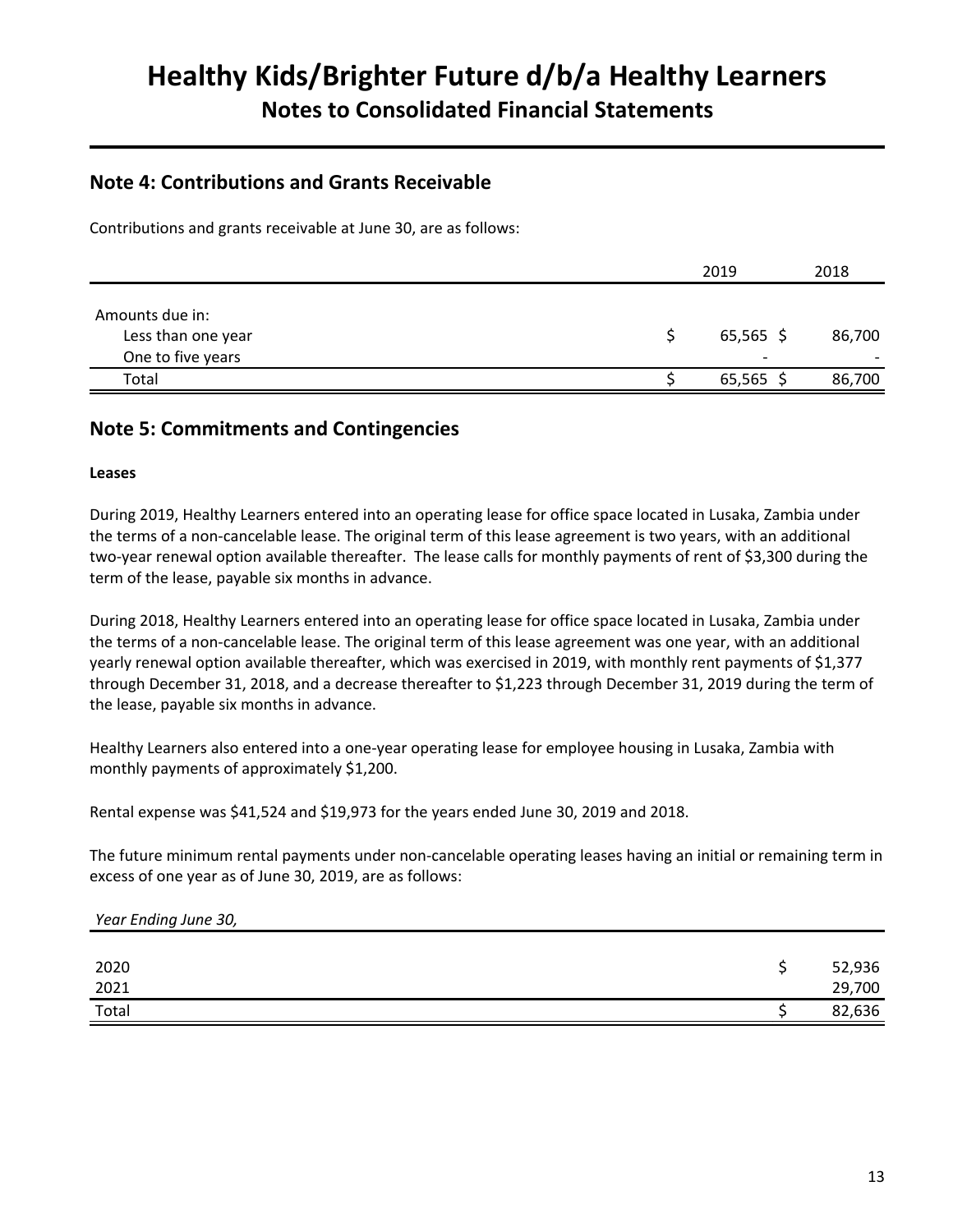#### **Note 6: Net Assets with Donor Restrictions**

Net assets with donor restrictions as of June 30, 2019 and 2018, consisted of contributions receivable for the general operations of Healthy Learners. Accordingly, net assets released from donor restrictions were used to fund general operations.

#### **Note 7: Subsequent Events**

On March 11, 2020, the World Health Organization declared the outbreak of the new coronavirus, known as COVID-19, a pandemic. The impact of the outbreak has been worldwide. Healthy Learners has been able to leverage our model and network of relationships to support the Zambian government's COVID-19 prevention efforts and respond to the needs of our community-based partners during this critical period through:

- development and distribution of information, education, communication materials on COVID-19;
- school and community sensitization;
- distribution of personal protective equipment, cleaning supplies, and handwashing stations to public health facilities;
- and technical support to the Ministries of Health and Education.

As of the date of issuance of the financial statements, the Healthy Learners ability to operate has not been significantly impacted; however, the Company continues to monitor the situation. While the Company's results of operations, cash flows and financial condition could be negatively impacted, the extent of the impact cannot be reasonably estimated at this time.

Management has evaluated subsequent events through April 9, 2020, the date the consolidated financial statements were available to be issued and determined that any subsequent events that would require recognition or disclosure have been considered in the preparation of the consolidated financial statements.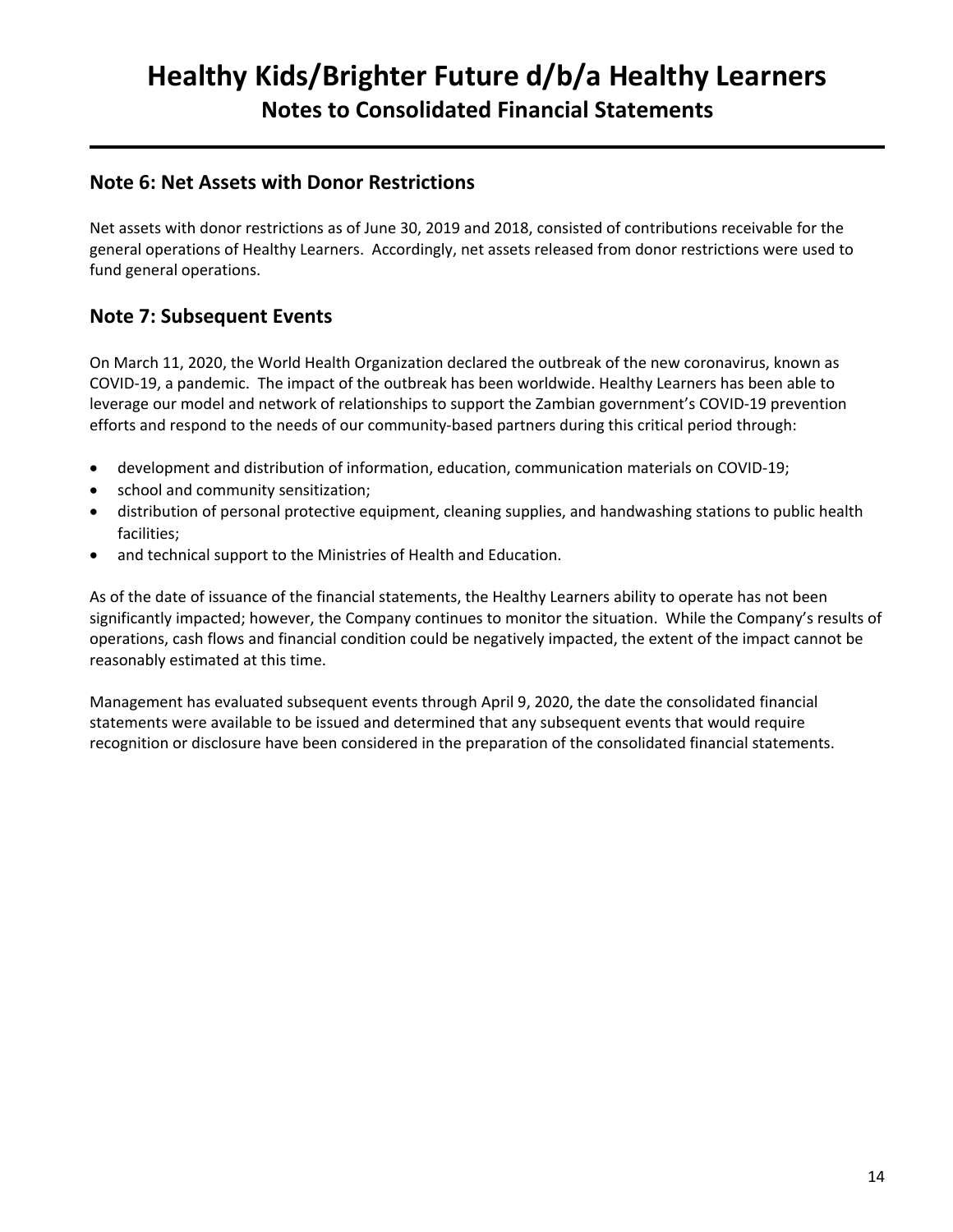# **WIPFLi**...

#### **Independent Auditor's Report on Supplementary Information**

Board of Directors Healthy Kids/Brighter Future d/b/a Healthy Learners Brunswick, Maine

We have audited the consolidated financial statements of Healthy Kids/Brighter Future d/b/a Healthy Learners as of and for the year ended June 30, 2019 and our report thereon dated April 9, 2020, which expressed an unmodified opinion on those consolidated financial statements, appears on page 1. Our audit was conducted for the purpose of forming an opinion on the consolidated financial statements as a whole. The accompanying schedules, on pages 15 - 16, are presented for purposes of additional analysis and are not a required part of the consolidated financial statements. Such information is the responsibility of management and was derived from and relates directly to the underlying accounting and other records used to prepare the basic consolidated financial statements. The information has been subjected to the auditing procedures applied in the audit of the basic consolidated financial statements and certain additional procedures, including comparing and reconciling such information directly to the underlying accounting and other records used to prepare the basic consolidated financial statements or to the basic consolidated financial statements themselves, and other additional procedures in accordance with auditing standards generally accepted in the United States of America. In our opinion, the information is fairly stated in all material respects in relation to the basic consolidated financial statements as a whole.

Wippi LLP

Wipfli LLP South Portland, Maine April 9, 2020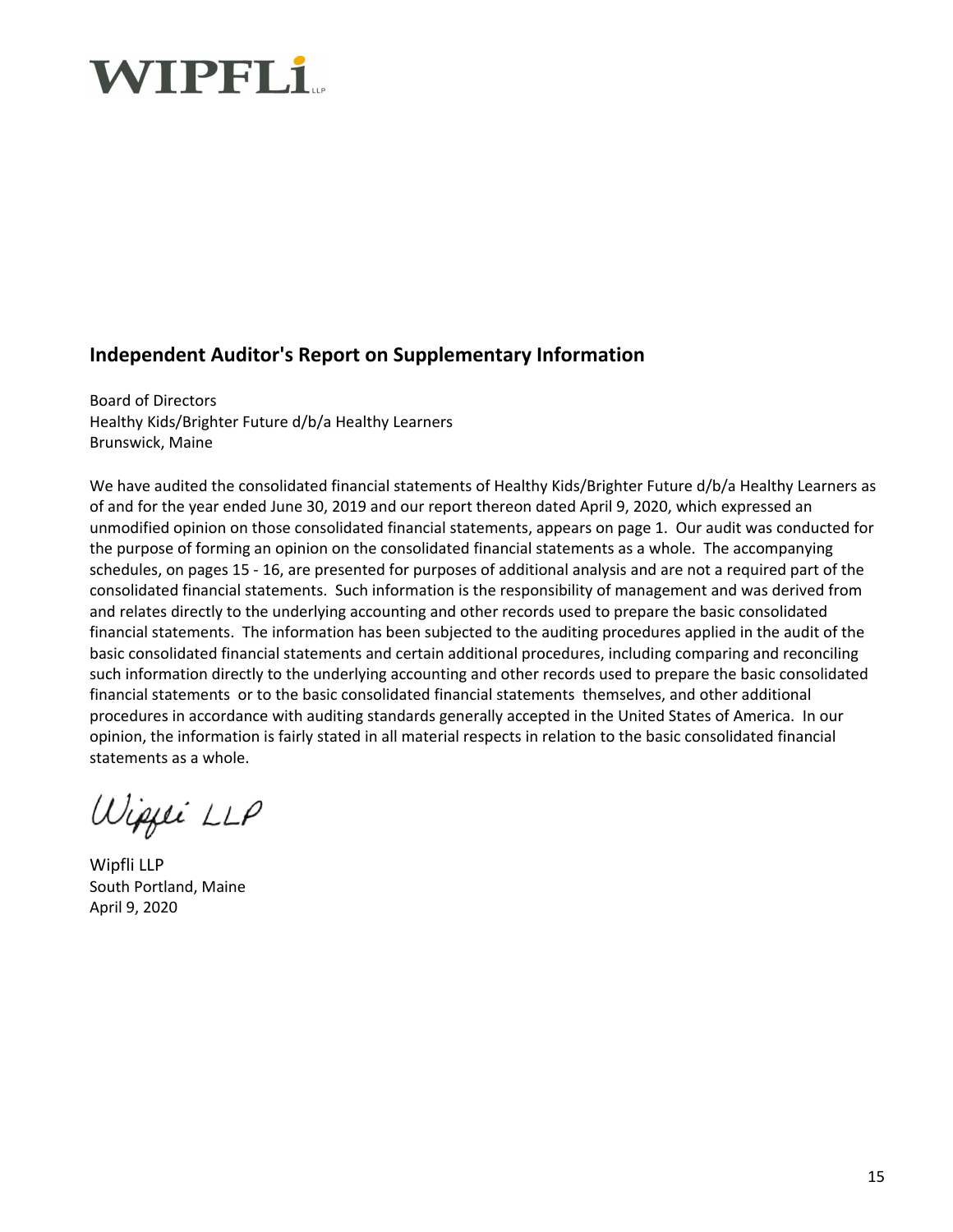### **Healthy Kids/Brighter Future d/b/a Healthy Learners Consolidating Schedule of Financial Position**

|                                         |                  | Healthy Learners - Healthy Learners |              |                              |              |
|-----------------------------------------|------------------|-------------------------------------|--------------|------------------------------|--------------|
| As of June 30, 2019                     | US.              | - Zambia                            | Eliminations |                              | Consolidated |
| <b>Assets</b>                           |                  |                                     |              |                              |              |
| Cash                                    | \$<br>82,839 \$  | 193,753 \$                          |              | $-5$                         | 276,592      |
| Certificates of deposit                 | 401,520          |                                     |              |                              | 401,520      |
| Contributions and grants receivable     | 50,000           | 15,565                              |              |                              | 65,565       |
| Other receivables                       | 44               | 3,181                               |              |                              | 3,225        |
| Prepaid expenses                        |                  | 12,094                              |              |                              | 12,094       |
| Property and equipment - net            |                  | 14,332                              |              |                              | 14,332       |
| <b>Total Assets</b>                     | 534,403 \$       | 238,925\$                           |              | S                            | 773,328      |
|                                         |                  |                                     |              |                              |              |
| <b>Liabilities and Net Assets</b>       |                  |                                     |              |                              |              |
| <b>Liabilities</b>                      |                  |                                     |              |                              |              |
| Accounts payable and accrued expenses   | \$<br>$968$ \$   |                                     | \$           | - \$                         | 968          |
| Accrued payroll                         |                  | 14,402                              |              |                              | 14,402       |
| <b>Total Liabilities</b>                | 968              | 14,402                              |              | $\overline{\phantom{a}}$     | 15,370       |
|                                         |                  |                                     |              |                              |              |
| <b>Net Assets</b>                       |                  |                                     |              |                              |              |
| Without donor restrictions              | 467,870          | 224,523                             |              |                              | 692,393      |
| With donor restrictions                 | 65,565           |                                     |              |                              | 65,565       |
| <b>Total Net Assets</b>                 | 533,435          | 224,523                             |              | $\qquad \qquad \blacksquare$ | 757,958      |
|                                         |                  |                                     |              |                              |              |
| <b>Total Liabilities and Net Assets</b> | \$<br>534,403 \$ | 238,925 \$                          |              | - \$                         | 773,328      |

See independent auditor's report on supplementary information.